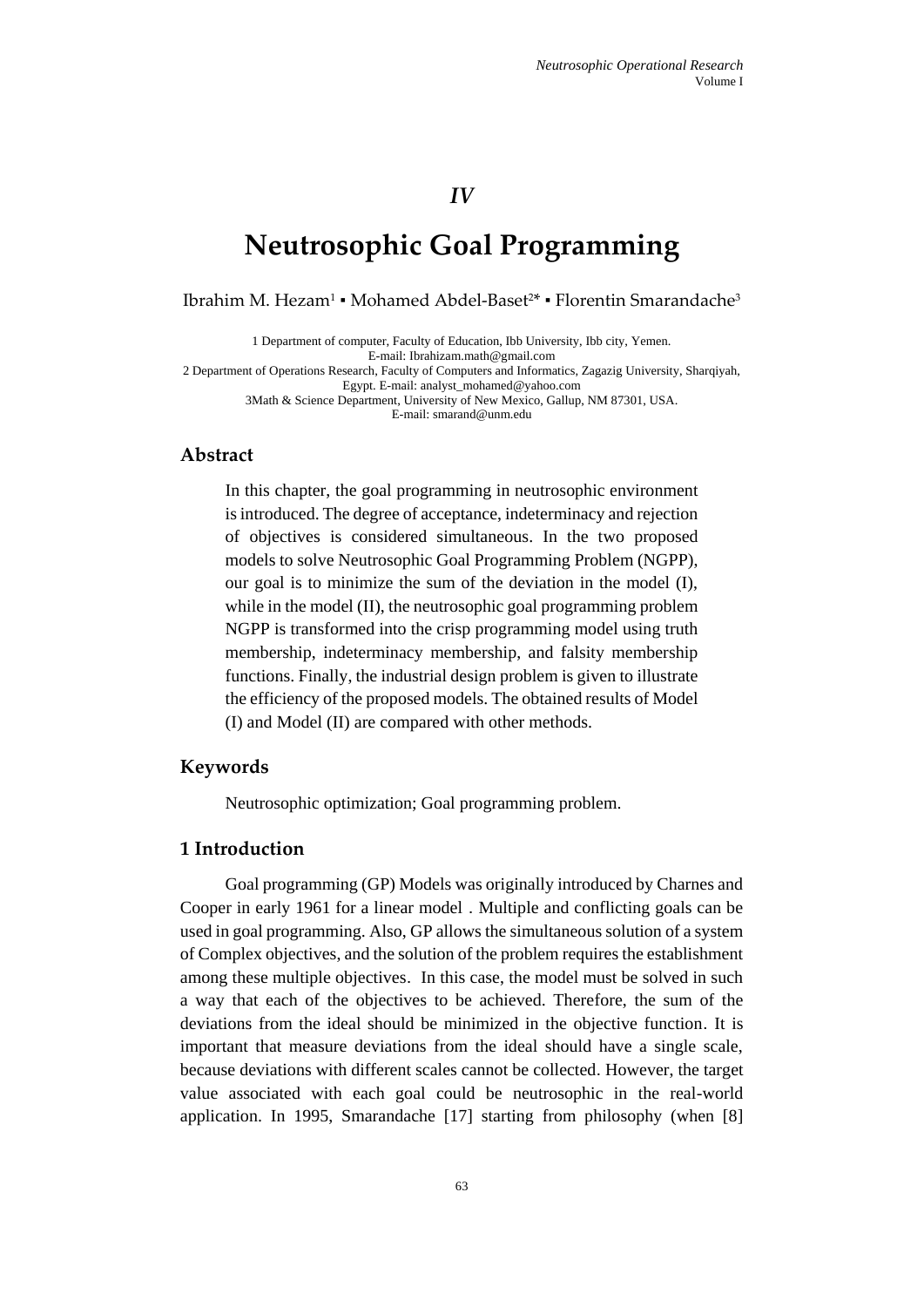fretted to distinguish between *absolute truth* and *relative truth* or between *absolute falsehood* and *relative falsehood* in logics, and respectively between *absolute membership* and *relative membership* or *absolute non-membership* and *relative non-membership* in set theory) [12] began to use the non-standard analysis. Also, inspired from the sport games (winning, defeating, or tie scores), from votes (pro, contra, null/black votes), from positive/negative/zero numbers, from yes/no/NA, from decision making and control theory (making a decision, not making, or hesitating), from accepted/rejected/pending, etc. and guided by the fact that the law of excluded middle did not work any longer in the modern logics. [12] combined the non-standard analysis with a tri-component logic/set/probability theory and with philosophy. How to deal with all of them at once, is it possible to unity them? [12].

Netrosophic theory means Neutrosophy applied in many fields in order to solve problems related to indeterminacy. Neutrosophy is a new branch of philosophy that studies the origin, nature, and scope of neutralities, as well as their interactions with different ideational spectra. This theory considers every entity  $\langle A \rangle$  together with its opposite or negation  $\langle$  anti $A \rangle$  and with their spectrum of neutralities  $\langle$  neut $\overline{A}\rangle$  in between them (i.e. entities supporting neither  $\langle A \rangle$ nor<antiA>). The <neutA> and <antiA> ideas together are referred to as <nonA>.

Neutrosophy is a generalization of Hegel's dialectics (the last one is based on  $\langle A \rangle$  and  $\langle \text{anti}A \rangle$  only). According to this theory every entity  $\langle A \rangle$  tends to be neutralized and balanced by  $\langle$ antiA $\rangle$  and  $\langle$ nonA $\rangle$  entities - as a state of equilibrium. In a classical way  $\langle A \rangle$ ,  $\langle \text{neut} A \rangle$ ,  $\langle \text{anti} A \rangle$  are disjoint two by two. But, since in many cases the borders between notions are vague, imprecise, Sorites, it is possible that  $\langle A \rangle$ ,  $\langle \text{neut} A \rangle$ ,  $\langle \text{anti} A \rangle$  (and  $\langle \text{non} A \rangle$  of course) have common parts two by two, or even all three of them as well. Hence, in one hand, the Neutrosophic Theory is based on the triad  $\langle A \rangle$ ,  $\langle \text{neut} A \rangle$ , and  $\langle \text{anti} A \rangle$ . In the other hand, Neutrosophic Theory studies the indeterminacy, labeled as I, with In = I for  $n \ge 1$ , and  $mI + nI = (m+n)I$ , in neutrosophic structures developed in algebra, geometry, topology etc.

The most developed fields of Netrosophic theory are Neutrosophic Set, Neutrosophic Logic, Neutrosophic Probability, and Neutrosophic Statistics - that started in 1995, and recently Neutrosophic Precalculus and Neutrosophic Calculus, together with their applications in practice. Neutrosophic Set and Neutrosophic Logic are generalizations of the fuzzy set and respectively fuzzy logic (especially of intuitionistic fuzzy set and respectively intuitionistic fuzzy logic). In neutrosophic logic a proposition has a degree of truth (*T*), a degree of indeterminacy  $(I)$ , and a degree of falsity  $(F)$ , where  $T,I,F$  are standard or nonstandard subsets of  $\int$  *j* 0,  $I^+$ [.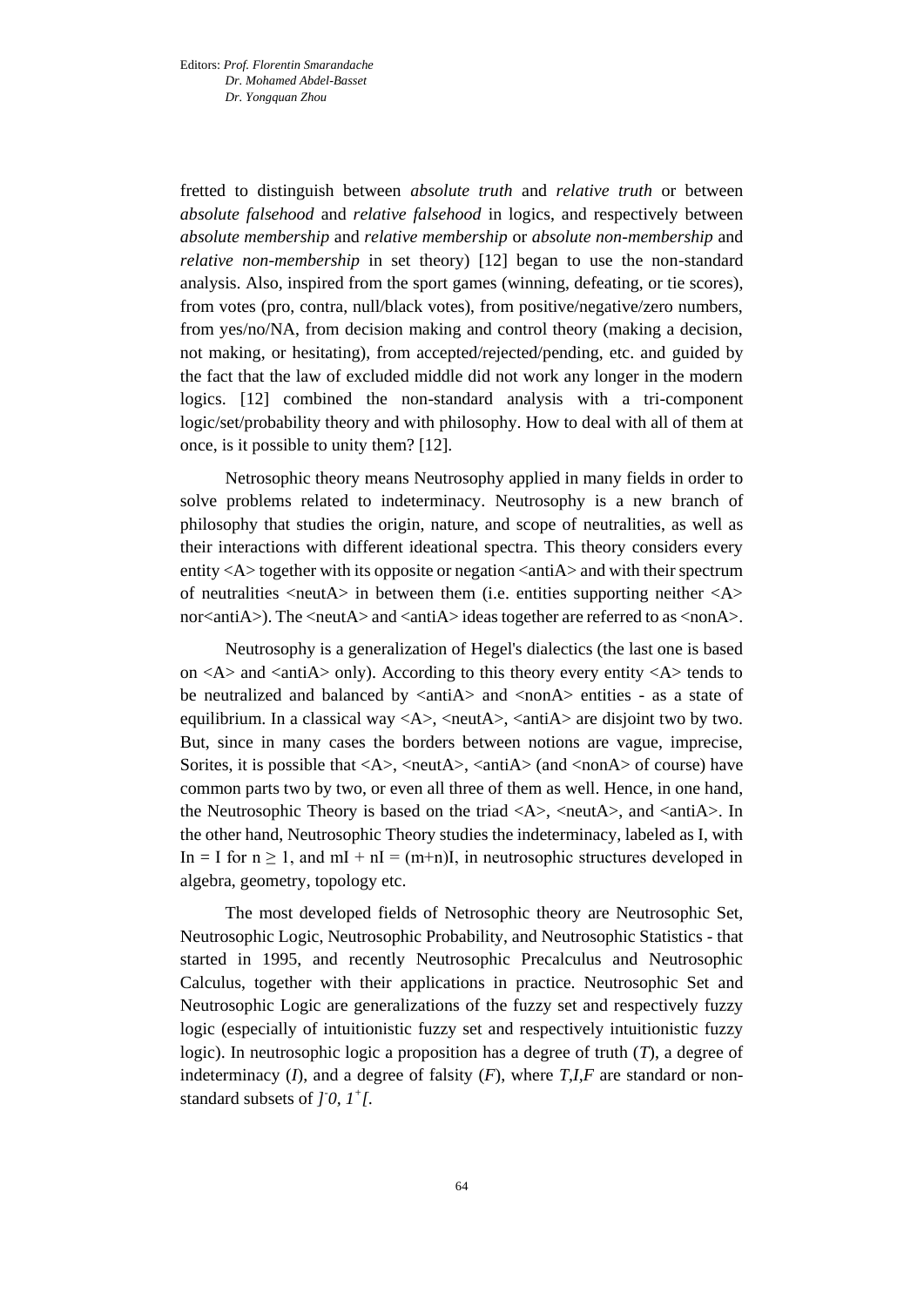The important method for multi-objective decision making is goal programming approaches in practical decision making in real life. In a standard GP formulation, goals and constraints are defined precisely, but sometimes the system aim and conditions include some vague and undetermined situations. In particular, expressing the decision maker's unclear target levels for the goals mathematically and the need to optimize all goals at the same needs to complicated calculations.

The neutrosophic approach for goal programming tries to solve this kind of unclear difficulties in this chapter.

The organization of the chapter is as follows. The next section introduces a brief some preliminaries. Sections 3 describe the formation of the Problem and develop two models to neutrosophic goal programming. Section 4 presents an industrial design problem is provided to demonstrate how the approach can be applied. Finally, conclusions are provided in section 5.

# **2 Some Preliminaries**

### **Definition 1.** [17]

A real fuzzy number  $\tilde{j}$  is a continuous fuzzy subset from the real line R whose triangular membership function  $\mu_{\tilde{J}}(J)$  is defined by a continuous mapping from  $R$  to the closed interval [0,1], where

- (1)  $\mu_{\tilde{J}}(J) = 0$  for all  $J \in (-\infty, a_1]$ ,
- (2)  $\mu_j(J)$  is strictly increasing on  $J \in [a_1, m]$ ,
- (3)  $\mu_j(J)=1$  for  $J=m$ ,
- (4)  $\mu_{\tilde{J}}(J)$  is strictly decreasing on  $J \in [m, a_2]$ ,
- (5)  $\mu_j(J) = 0$  for all  $J \in [a_2, +\infty)$ .

This will be elicited by:

$$
\mu_{\tilde{J}}(J) = \begin{cases}\n\frac{J - a_1}{m - a_1}, & a_1 \le J \le m, \\
\frac{a_2 - J}{a_2 - m}, & m \le J \le a_2, \\
0, & \text{otherwise.} \n\end{cases}
$$
\n(1)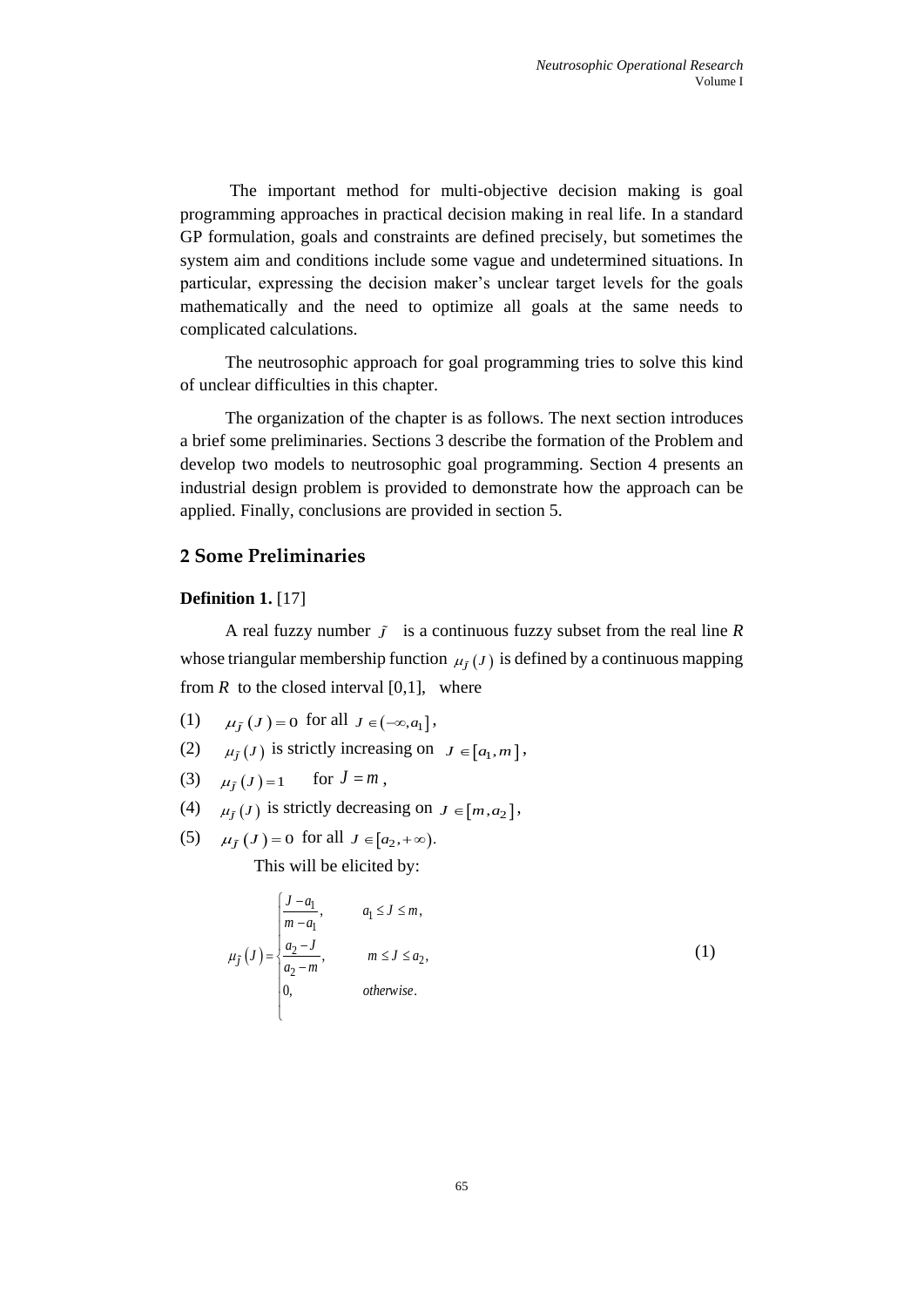

Fig. 1: Membership Function of Fuzzy Number *J*.

Where m is a given value  $a_1$  and  $a_2$  denote the lower and upper bounds. Sometimes, it is more convenient to use the notation explicitly highlighting the membership function parameters. In this case, we obtain

$$
\mu(J; a_1, m, a_2) = \text{Max}\left\{\text{Min}\left[\frac{J - a_1}{m - a_1}, \frac{a_2 - J}{a_2 - m}\right], 0\right\}
$$
(2)

In what follows, the definition of the  $\alpha$ -level set or  $\alpha$ -cut of the fuzzy number *J* is introduced.

#### **Definition 2.** [1]

Let  $X = \{x_1, x_2, ..., x_n\}$  be a fixed non-empty universe, an intuitionistic fuzzy set IFS *A* in *X* is defined as

$$
A = \{ \langle x, \mu_A(x), \nu_A(x) \rangle | x \in X \}
$$
 (3)

which is characterized by a membership function  $\mu_A : X \to [0,1]$  and a nonmembership function  $v_A: X \to [0,1]$  with the condition  $0 \le \mu_A(x) + \nu_A(x) \le 1$ for all  $x \in X$  where  $\mu_A$  and  $\nu_A$  represent, respectively, the degree of membership and non-membership of the element *x* to the set *A*. In addition, for each IFS *A* in *X*,  $\pi_A(x) = 1 - \mu_A(x) - \nu_A(x)$  for all  $x \in X$  is called the degree of hesitation of the element *x* to the set *A*. Especially, if  $\pi_A(x) = 0$ , then the IFS *A* is degraded to a fuzzy set.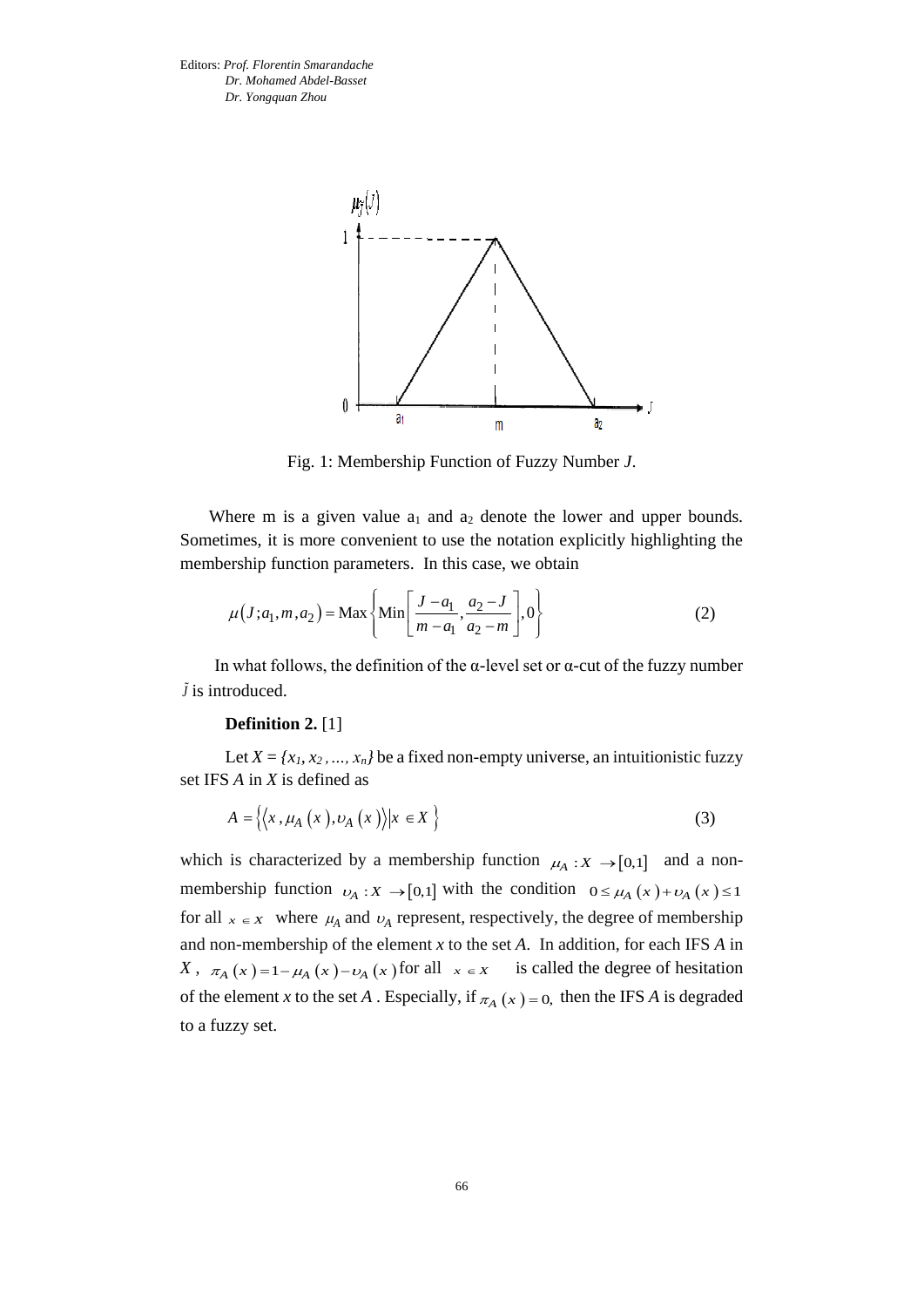**Definition 3.** [4] The  $\alpha$ -level set of the fuzzy parameters  $\ddot{j}$  in problem (1) is defined as the ordinary set  $L_{\alpha}(J)$  for which the degree of membership function exceeds the level,  $\alpha$ ,  $\alpha \in [0,1]$ , where:

$$
L_{\alpha}(\tilde{J}) = \{ J \in R \mid \mu_{\tilde{J}}(J) \ge \alpha \}
$$
 (4)

For certain values  $\alpha_j^*$  to be in the unit interval.

**Definition 4.** [10] Let X be a space of points (objects) and  $x \in X$ . A neutrosophic set A in X is defined by a truth-membership function  $(x)$ , an indeterminacy-membership function  $(x)$  and a falsity-membership function  $(x)$ . It has been shown in figure 2.  $(x)$ ,  $(x)$  and  $(x)$  are real standard or real nonstandard subsets of  $]0-,1+[$ . That is  $T_A(x):X\rightarrow]0-,1+$ [,  $I_A(x):X\rightarrow]0-,1+$ ] and  $F_A(x):X\to [0-,1]^+$ . There is not restriction on the sum of  $(x)$ ,  $(x)$  and  $(x)$ , so  $0 \leq \sup T_A(x) \leq \sup I_A(x) \leq F_A(x) \leq 3+$ .

In the following, we adopt the notations  $\mu(x)$ ,  $\sigma_A(x)$  and  $\nu_A(x)$  instead of  $T_A(x)$ ,  $I_A(x)$  and  $F_A(x)$ , respectively. Also, we write SVN numbers instead of single valued neutrosophic numbers.

**Definition 5.** [10] Let  $X$  be a universe of discourse. A single valued neutrosophic set  $A$  over  $X$  is an object having the form

 $A = \{ \langle x, \mu_A(x), \sigma_A(x), \nu_A(x) \rangle : x \in X \},\$ 

where  $\mu_A(x):X\to [0,1], \sigma_A(x):X\to [0,1]$  and  $\nu_A(x):X\to [0,1]$  with  $0\leq \mu_A(x)+$  $\sigma_A(x)+\nu_A(x) \leq 3$  for all  $x \in X$ . The intervals  $\mu(x)$ ,  $\sigma_A(x)$  and  $\nu_A(x)$  denote the truthmembership degree, the indeterminacy-membership degree and the falsity membership degree of  $x$  to  $A$ , respectively.

For convenience, a SVN number is denoted by  $A=(a,b,c)$ , where  $a,b,c \in [0,1]$  and  $a+b+c \leq 3$ .

**Definition 6**. Let  $\tilde{J}$  be a neutrosophic number in the set of real numbers  $R$ , then its truth-membership function is defined as

$$
T_{\tilde{J}}(J) = \begin{cases} \frac{J - a_1}{a_2 - a_1}, & a_1 \le J \le a_2, \\ \frac{a_2 - J}{a_3 - a_2}, & a_2 \le J \le a_3, \\ 0, & \text{otherwise.} \end{cases}
$$
 (5)

its indeterminacy-membership function is defined as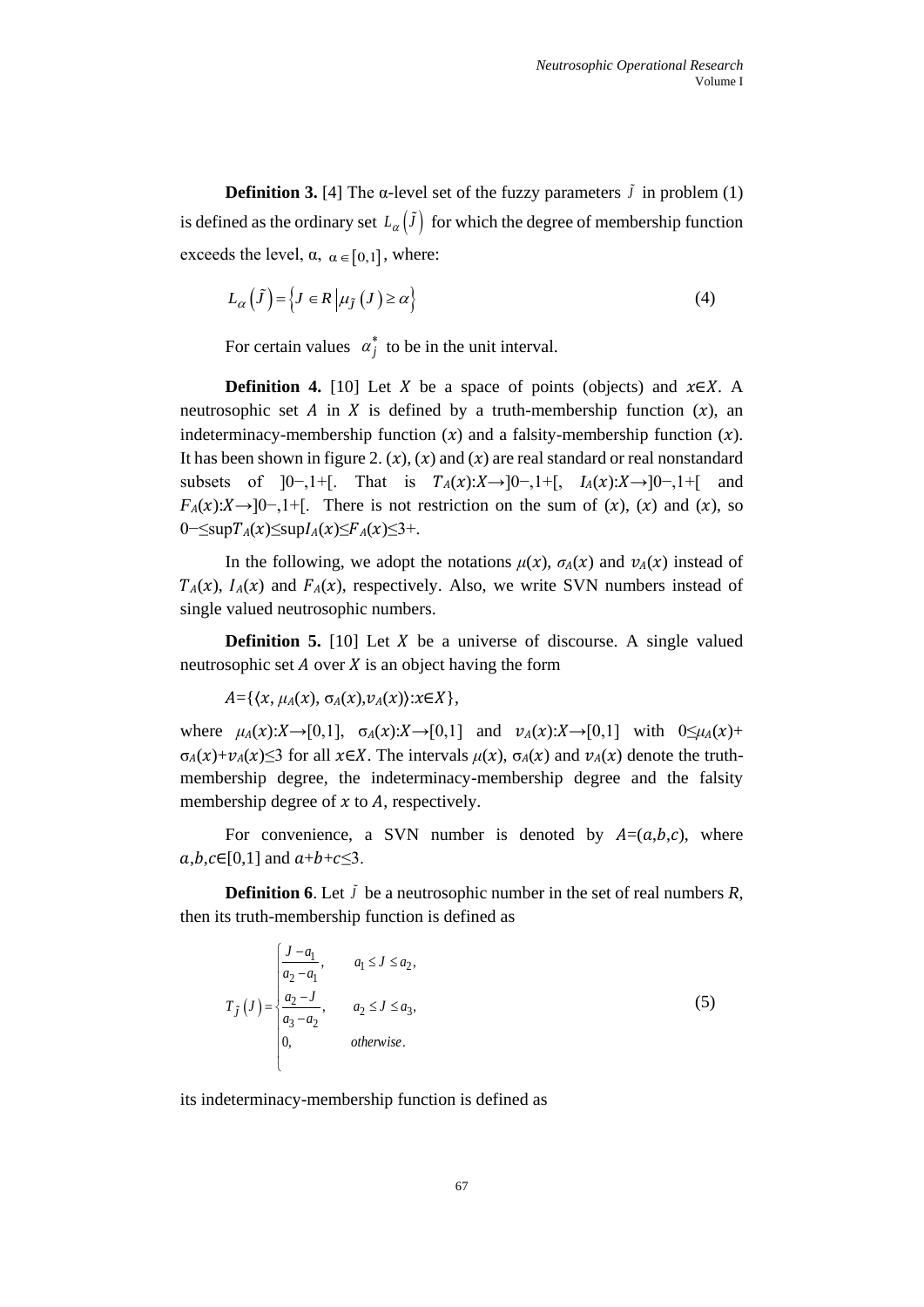$$
I_{\tilde{J}}(J) = \begin{cases} \frac{J - b_1}{b_2 - b_1}, & b_1 \le J \le b_2, \\ \frac{b_2 - J}{b_3 - b_2}, & b_2 \le J \le b_3, \\ 0, & \text{otherwise.} \end{cases}
$$
 (6)

and its falsity-membership function is defined as

$$
F_{\tilde{J}}(J) = \begin{cases} \frac{J - c_1}{c_2 - c_1}, & c_1 \le J \le c_2, \\ \frac{c_2 - J}{c_3 - c_2}, & c_2 \le J \le c_3, \\ 1, & \text{otherwise.} \end{cases}
$$
(7)



Fig. 2: Neutrosophication process [11]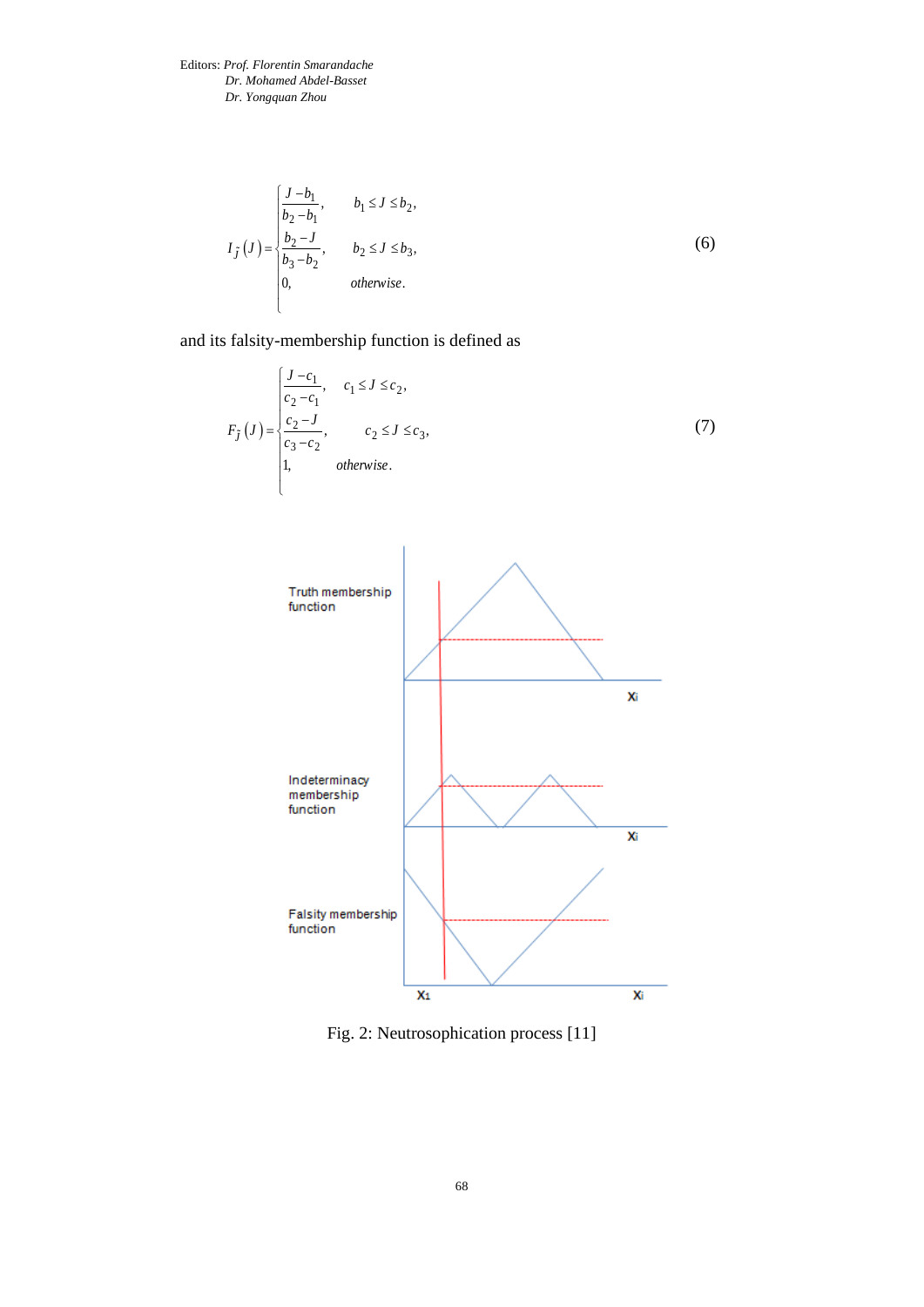# **3 Neutrosophic Goal Programming Problem**

Goal programming can be written as:

Find 
$$
x = (x_1, x_2, ..., x_n)^T
$$
  
\nTo achieve:  
\n $z_i = t_i, \quad i = 1, 2, ..., k$  (8)  
\nSubject to  
\n $x \in X$ 

where  $t_i$ , are scalars and represent the target achievement levels of the objective functions that the decision maker wishes to attain provided, X is feasible set of the constraints.

The achievement function of the (8) model is the following:

$$
Min \sum_{i=1}^{k} (w_{1i} n_i + w_{2i} p_i)
$$
 (9)

Goal and constraints:

$$
z_i + n_i - p_i = t_i, i \in \{1, 2, ..., k\}
$$
  
 $x \in X, n, p \ge 0, n \cdot p = 0$ 

 $n_i$ ,  $p_i$  are negative and positive deviations from  $t_i$  target.

The NGPP can be written as:

Find 
$$
x = (x_1, x_2, ..., x_n)^T
$$

So as to:

*Minimize*  $z_i$  with target value  $t_i$ , acceptance tolerance

 $a_i$ , indeterminacy tolerance  $d_i$ , rejection tolerance  $c_i$ ,

Subject to  $x \in X$  $g_j(x) \leq b_j, j = 1,2,...,m$  $x_i \ge 0, \qquad i = 1, 2, ..., n$ 

with truth-membership, indeterminacy-membership and falsity-membership functions: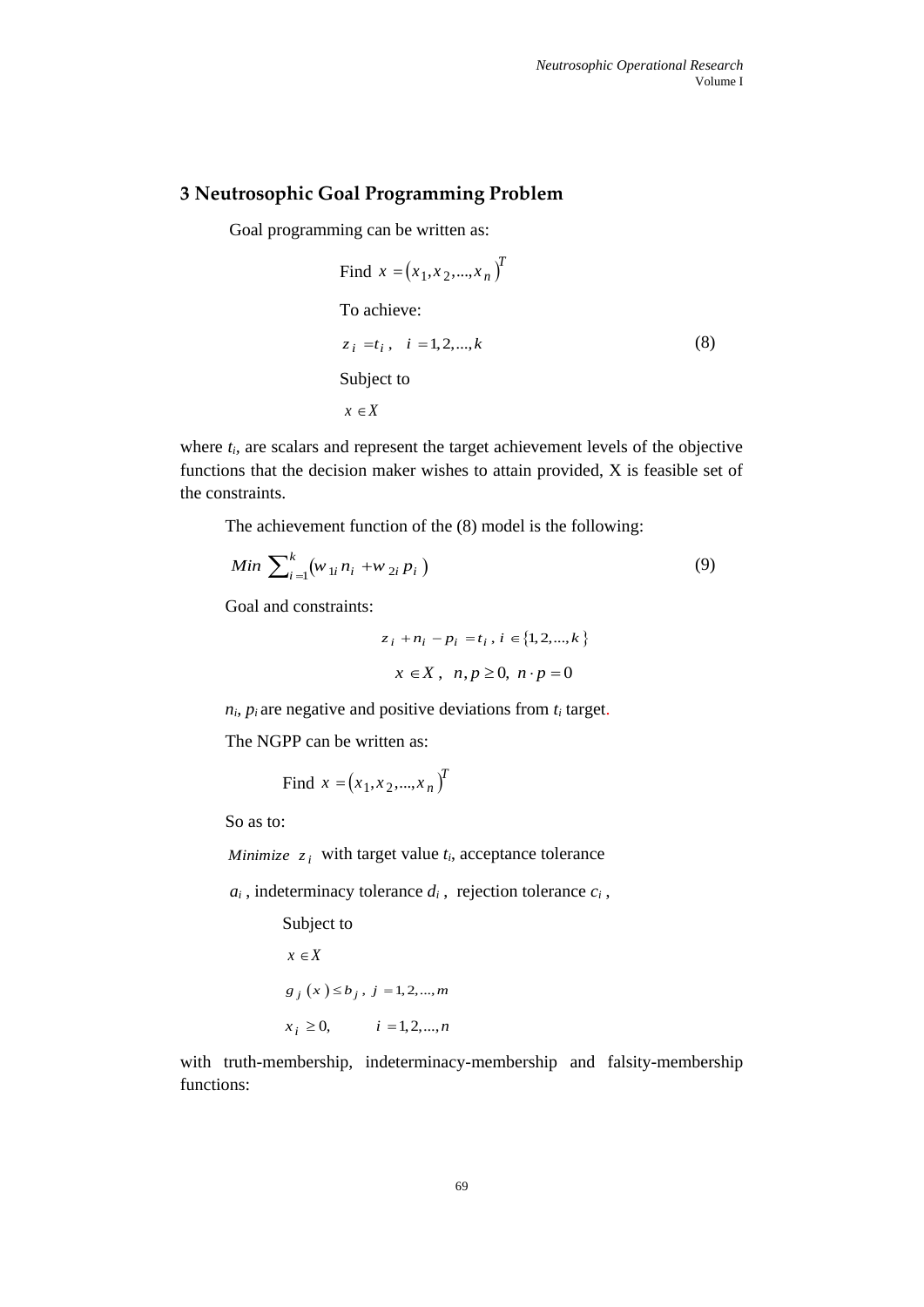$$
\mu_{i}^{I}(z_{i}) = \begin{cases}\n1, & \text{if } z_{i} \leq t_{i}, \\
1 - \frac{z_{i} - t_{i}}{a_{i}}, & \text{if } t_{i} \leq z_{i} \leq t_{i} + a_{i}, \\
0, & \text{if } z_{i} \geq t_{i} + a_{r} \n\end{cases}
$$
\n(10)  
\n
$$
\sigma_{i}^{I}(z_{i}) = \begin{cases}\n0, & \text{if } z_{i} \leq t_{i}, \\
\frac{z_{i} - t_{i}}{d_{i}}, & \text{if } t_{i} \leq z_{i} \leq t_{i} + d_{i}, \\
1 - \frac{z_{i} - t_{i}}{a_{i} - d_{i}}, & \text{if } t_{i} + d_{i} \leq z_{i} \leq t_{i} + a_{i}, \\
0, & \text{if } z_{i} \geq t_{i} + a_{i} \n\end{cases}
$$
\n(11)  
\n
$$
\nu_{i}^{I}(z_{i}) = \begin{cases}\n0, & \text{if } z_{i} \leq t_{i}, \\
\frac{z_{i} - t_{i}}{C_{i}}, & \text{if } t_{i} \leq z_{i} \leq t_{i} + C_{i}, \\
1, & \text{if } z_{i} \geq t_{i} + C_{i}\n\end{cases}
$$
\n(12)



Fig. 3: Truth-membership, indeterminacy-membership and falsitymembership functions for *zi.*

To maximize the degree the accptance and indeterminacy of NGP objectives and constriants, also to minimize the dgree of rejection of NGP objectives and constriants

$$
Max \t \mu_{z_i}(z_i), \t i = 1, 2, ..., k
$$
  
\n
$$
Max \t \sigma_{z_i}(z_i), \t i = 1, 2, ..., k
$$
  
\n
$$
Min \t v_{z_i}(z_i), \t i = 1, 2, ..., k
$$
\n(13)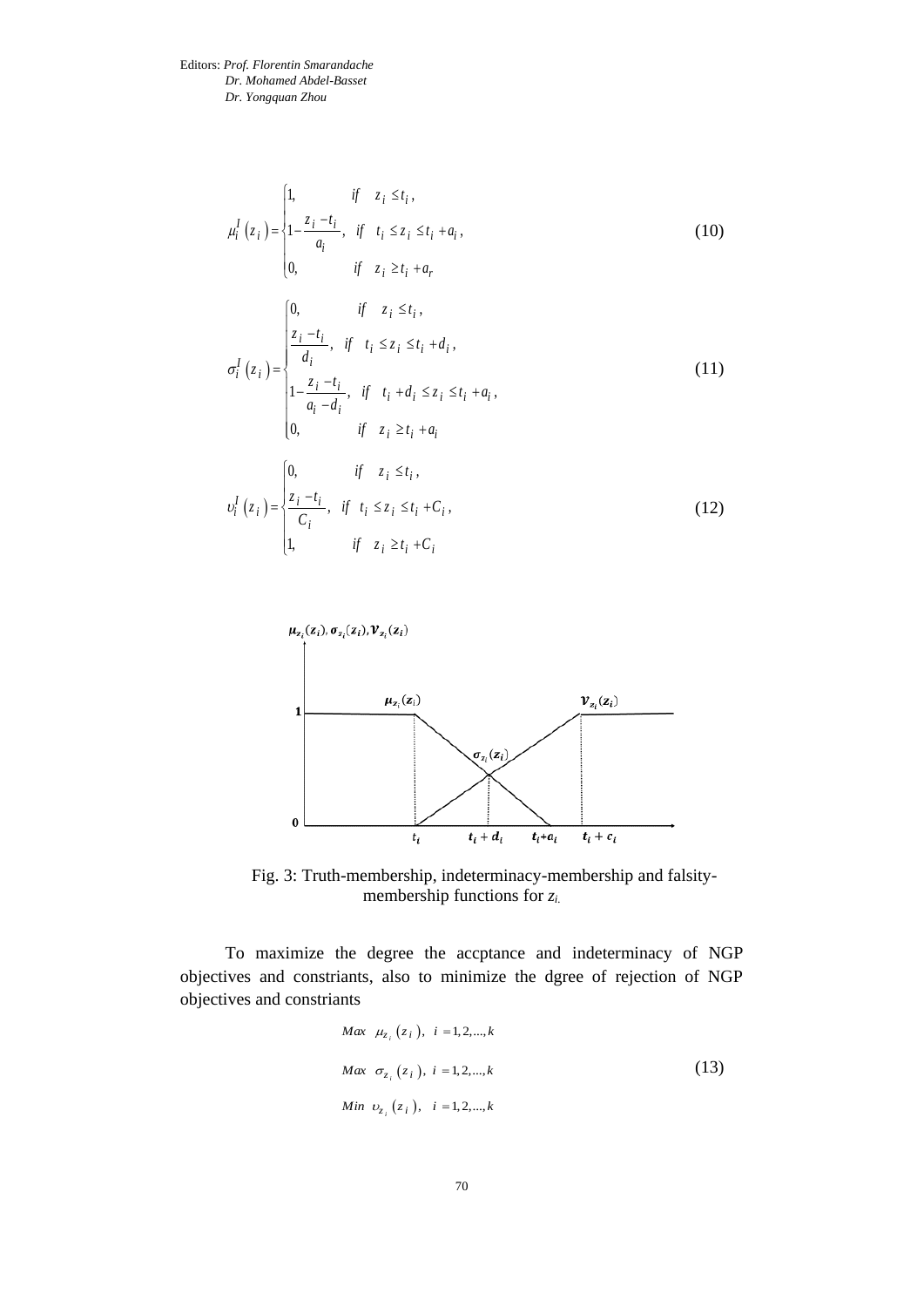Subject to

$$
0 \leq \mu_{z_i}(z_i) + \sigma_{z_i}(z_i) + \nu_{z_i}(z_i) \leq 3, \ i = 1, 2, ..., k
$$
  
\n
$$
\nu_{z_i}(z_i) \geq 0, \ i = 1, 2, ..., k
$$
  
\n
$$
\mu_{z_i}(z_i) \geq \nu_{z_i}(z_i), \ i = 1, 2, ..., k
$$
  
\n
$$
\mu_{z_i}(z_i) \geq \sigma_{z_i}(z_i), \ i = 1, 2, ..., k
$$
  
\n
$$
g_j(x) \leq b_j, \ j = 1, 2, ..., m
$$
  
\n
$$
x \in X
$$
  
\n
$$
x_j \geq 0, \quad j = 1, 2, ..., n
$$

where  $\mu_{z_i}(z_i)$ ,  $\sigma_{z_i}(z_i)$ ,  $\nu_{z_i}(z_i)$  are truth membership function, indeterminacy membership function, falsity membership function of Neutrosophic decision set respectively.

The highest degree of truth membership function is unity. So, for the defined the truth membership function  $\mu_{z_i}(z_i)$ , the flexible membership goals having the aspired level unity can be presented as

$$
\mu_{z_i}(z_i) + n_{i1} - p_{i1} = 1
$$

For case of indeterminacy (indeterminacy membership function), it can be written:

$$
\sigma_{z_i}(z_i) + n_{i2} - p_{i2} = 0.5
$$

For case of rejection (falsity membership function), it can be written

$$
\mu_{z_i}(z_i) + n_{i3} - p_{i3} = 0
$$

Here  $n_{i1}, p_{i1}, n_{i2}, p_{i2}, n_{i3}$  and  $p_{i3}$  are under-deviational and overdeviational variables.

Our goals are maximize the degree of the accptance and indeterminacy of NGP objectives and constriants, and minimize the dgree of rejection of NGP objectives and constriants.

**Model (I).** The minimization of the sum of the deviation can be formulated as:

$$
Min \lambda = \sum_{i=1}^{k} w_{i1} n_{i1} + \sum_{i=1}^{k} w_{i2} n_{i2} + \sum_{i=1}^{k} w_{i3} p_{i3}
$$
 (14)

Subject to

$$
\mu_{z_i}(z_i) + n_{i1} \ge 1, i = 1, 2, ..., k
$$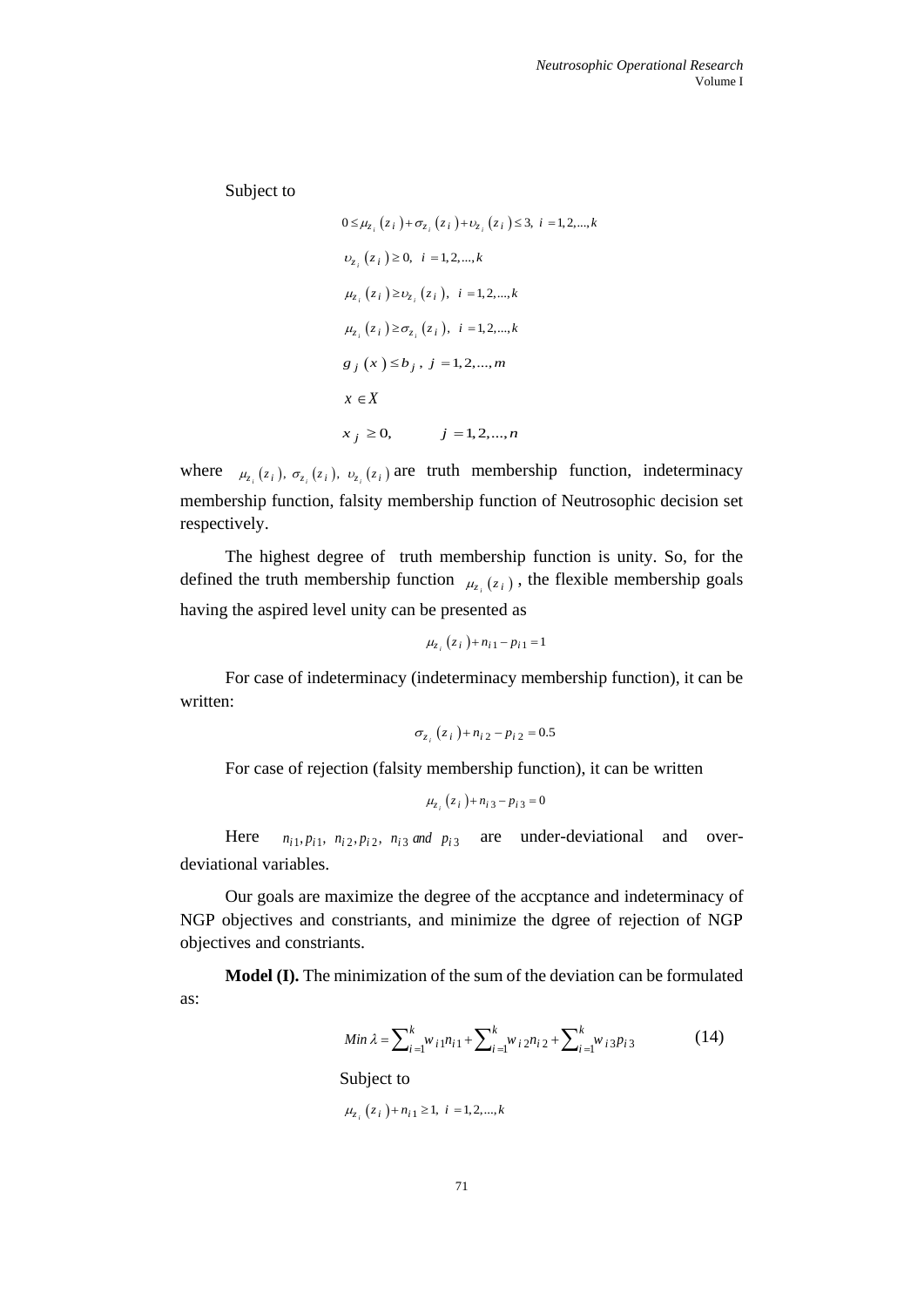$$
\sigma_{z_i}(z_i) + n_{i2} \ge 0.5, i = 1, 2, ..., k
$$
  
\n
$$
\upsilon_{z_i}(z_i) - p_{i3} \le 0, i = 1, 2, ..., k
$$
  
\n
$$
\upsilon_{z_i}(z_i) \ge 0, i = 1, 2, ..., k
$$
  
\n
$$
\mu_{z_i}(z_i) \ge \upsilon_{z_i}(z_i), i = 1, 2, ..., k
$$
  
\n
$$
\mu_{z_i}(z_i) \ge \sigma_{z_i}(z_i), i = 1, 2, ..., k
$$
  
\n
$$
0 \le \mu_{z_i}(z_i) + \sigma_{z_i}(z_i) + \upsilon_{z_i}(z_i) \le 3, i = 1, 2, ..., k
$$
  
\n
$$
g_j(x) \le b_j, j = 1, 2, ..., m
$$
  
\n
$$
n_{i1}, n_{i2}, p_{i3} \ge 0, i = 1, 2, ..., k
$$
  
\n
$$
x \in X
$$
  
\n
$$
x_j \ge 0, j = 1, 2, ..., n
$$

On the other hand, neutrosophic goal programming NGP in Model (13) can be represented by crisp programming model using truth membership, indeterminacy membership, and falsity membership functions as:

| Max $\alpha$ , Max $\gamma$ , Min $\beta$         | (15) |
|---------------------------------------------------|------|
| $\mu_{z_i}(z_i) \ge \alpha, i = 1, 2, , k$        |      |
| $\sigma_{z_i}(z_i) \geq \gamma$ , $i = 1, 2, , k$ |      |
| $v_{z_i}(z_i) \leq \beta, i = 1, 2, , k$          |      |
| $z_i \leq t_i$ , $i = 1, 2, , k$                  |      |
| $0 \leq \alpha + \gamma + \beta \leq 3$           |      |
| $\alpha, \gamma \geq 0, \ \beta \leq 1$           |      |
| $g_j(x) \leq b_j$ , $j = 1, 2, , m$               |      |
| $i = 1, 2, , n$<br>$x_i \geq 0$ ,                 |      |

In model (15) the *Max a, Max y* are equivalent to  $Min(1-\alpha)$ ,  $Min(1-\gamma)$ respectively where  $0 \le \alpha$ ,  $\gamma \le 1$ 

Min 
$$
\beta(1-\alpha)(1-\gamma)
$$
 (16)  
\nSubject to  
\n $z_i \le t_i + a_i (a_i - d_i) \beta(1-\alpha)(1-\gamma), i = 1, 2, \dots, k$   
\n $z_i \le t_i, i = 1, 2, \dots, k$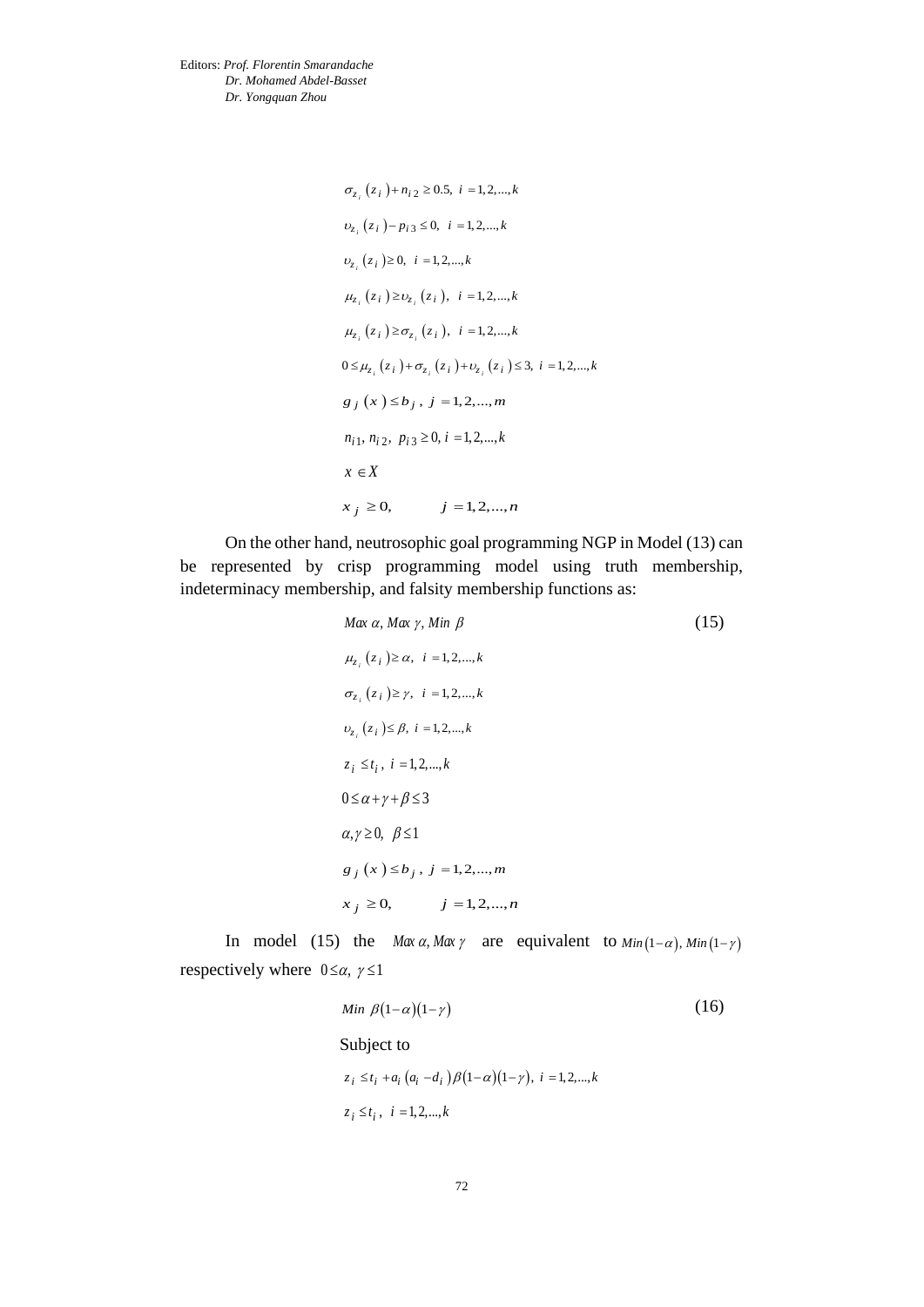```
0 \leq \alpha + \gamma + \beta \leq 3\alpha, \gamma \geq 0, \ \beta \leq 1g_j(x) \leq b_j, j = 1,2,...,mx_j \ge 0, j = 1,2,...,n
```
If we take  $\beta(1-\alpha)(1-\gamma)=\nu$  the model (16) becomes:

#### **Model (II).**

*Minimize v* (17) Subject to  $z_i \le t_i + a_i (a_i - d_i) v, i = 1, 2, ..., k$  $z_i \le t_i$ ,  $i = 1,2,...,k$  $0 \leq \alpha + \gamma + \beta \leq 3$  $\alpha, \gamma \geq 0, \ \beta \leq 1$  $g_j(x) \leq b_j, j = 1,2,...,m$  $x_j \ge 0,$   $j = 1,2,...,n$ 

The crisp model (17) is solved by using any mathematical programming technique with *v* as parameter to get optimal solution of objective functions.

## **4 Illustrative Example**

This industrial application selected from [15]. Let the Decision maker wants to remove about 98.5% biological oxygen demand (BOD) and the tolerances of acceptance, indeterminacy and rejection on this goal are 0.1, 0.2 and 0.3 respectively. Also, Decision maker wants to remove the said amount of BODS5 within 300 (thousand \$) tolerances of acceptance, indeterminacy and rejection 200, 250, 300 (thousand \$) respectively. Then the neutrosophic goal programming problem is:

$$
\min \sum_{z=1}^{\infty} \text{procent is.}
$$
\n
$$
\min z_{1}(x_{1}, x_{2}, x_{3}, x_{4}) = 19.4x_{1}^{-1.47} + 16.8x_{2}^{-1.66} + 91.5x_{3}^{-0.3} + 120x_{4}^{-0.33},
$$
\n
$$
\min z_{2}(x_{1}, x_{2}, x_{3}, x_{4}) = x_{1}x_{2}x_{3}x_{4},
$$
\n
$$
s.t.:
$$
\n
$$
x_{i} \geq 0, \quad i = 1, 2, 3, 4.
$$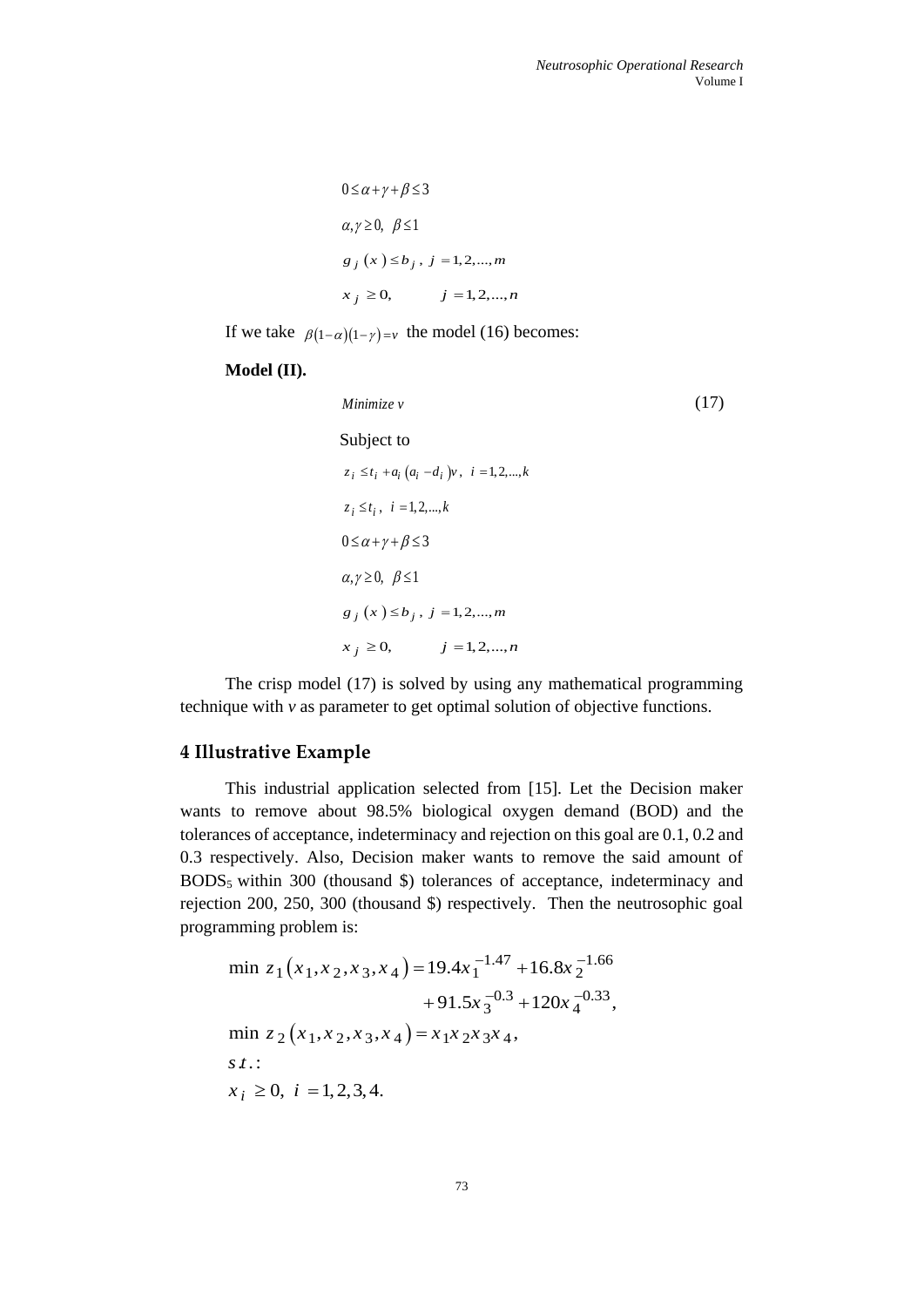With target 300, acceptance tolerance 200, indeterminacy tolerance 100 , and rejection tolerance 300 for the first objective *z1*.

Also, with target 0.015, acceptance tolerance 0.1, indeterminacy tolerance 0.05, and rejection tolerance 0.2 for the second objective *z2*.

Where  $x_i$  is the percentage BOD5(to remove 5 days BOD) after each step. Then after four processes the remaining percentage of BOD5 will be  $x_i$ ,  $i=1, 2, 3$ , *4.* The aim is to minimize the remaining percentage of BOD5 with minimum annual cost as much as possible. The annual cost of BOD5 removal by various treatments is primary clarifier, trickling filter, activated sludge, carbon adsorption. *z<sup>1</sup>* represent the annual cost. While *z<sup>2</sup>* represent removed from the wastewater.

The truth membership, indeterminacy membership, falsity membership functions were considered to be neutrosophic triangular.

The truth membership functions of the goals are obtained as follows:

$$
\mu_1^I(z_1) = \begin{cases}\n1, & if z_1 \le 300, \\
1 - \frac{z_1 - 300}{200}, & if 300 \le z_1 \le 500, \\
0, & if z_1 \ge 500\n\end{cases}
$$
\n
$$
\mu_2^I(z_2) = \begin{cases}\n1, & if z_2 \le 0.015, \\
1 - \frac{z_2 - 0.015}{0.1}, & if 0.015 \le z_2 \le 0.115, \\
0, & if z_2 \ge 0.115.\n\end{cases}
$$

The indeterminacy membership functions of the goals are given:

$$
\sigma_1^I(z_1) = \begin{cases}\n0, & \text{if } z_1 \le 300, \\
\frac{z_1 - 300}{100}, & \text{if } 300 \le z_1 \le 400, \\
1 - \frac{z_1 - 300}{100}, & \text{if } 400 \le z_1 \le 600, \\
0, & \text{if } z_1 \ge 600\n\end{cases}
$$
\n
$$
\sigma_2^I(z_2) = \begin{cases}\n0, & \text{if } z_2 \le 0.015, \\
\frac{z_2 - 0.015}{0.05}, & \text{if } 0.015 \le z_2 \le 0.065, \\
1 - \frac{z_2 - 0.015}{0.05}, & \text{if } 0.065 \le z_2 \le 0.215, \\
0, & \text{if } z_2 \ge 0.215\n\end{cases}
$$

The falsity membership functions of the goals are obtained as follows: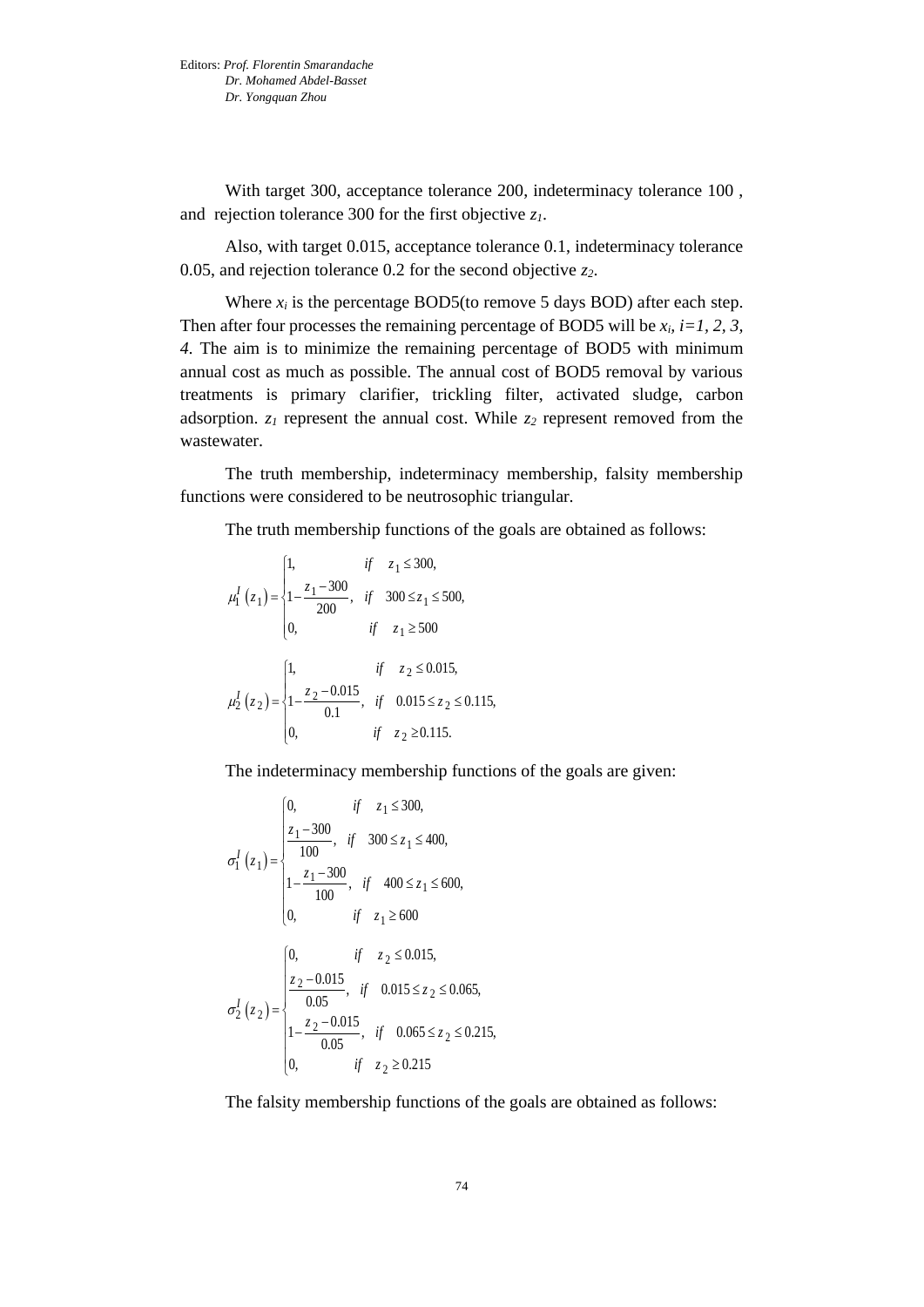$$
v_1^I(z_1) = \begin{cases} 0, & \text{if } z_1 \le 300, \\ \frac{z_1 - 300}{300}, & \text{if } 300 \le z_1 \le 600, \\ 1, & \text{if } z_1 \ge 600 \end{cases}
$$
\n
$$
v_2^I(z_2) = \begin{cases} 0, & \text{if } z_2 \le 0.015, \\ \frac{z_2 - 0.015}{0.2}, & \text{if } 0.015 \le z_2 \le 0.215, \\ 1, & \text{if } z_2 \ge 0.215 \end{cases}
$$

The software LINGO 15.0 is used to solve this problem. Table (1) shows the comparison of the obtained results among the proposed models and the others methods.

Table 1: Comparison of optimal solution based on different methods:

| Methods                        | $Z_I$    | Z <sub>2</sub> | $x_I$    | $x_2$     | $x_3$        | $x_4$     |
|--------------------------------|----------|----------------|----------|-----------|--------------|-----------|
| $FG2P2$ Ref[15]                | 363.8048 | 0.04692        | 0.705955 | 0.7248393 | 0.1598653    | 0.5733523 |
| IFG <sup>2</sup> $P^2$ Ref[15] | 422.1483 | 0.01504        | 0.638019 | 0.662717  | 0.09737155   | 0.3653206 |
| Model $(I)$                    | 317.666  | 0.1323         | 0.774182 | 0.7865418 | 0.2512332    | 0.8647621 |
| Model (II)                     | 417.6666 | 0.2150         | 2.628853 | 3.087266  | 0.181976E-01 | 1.455760  |

It is to be noted that model (I) offers better solutions than other methods.

## **5 Conclusions and Future Work**

The main purpose of this chapter was to introduce goal programming in neutrosophic environment. The degree of acceptance, indeterminacy and rejection of objectives are considered simultaneously. Two proposed models to solve neutrosophic goal programming problem (NGPP), in the first model, our goal is to minimize the sum of the deviation, while the second model, neutrosophic goal programming NGP is transformed into crisp programming model using truth membership, indeterminacy membership, and falsity membership functions.

Finally, a numerical experiment is given to illustrate the efficiency of the proposed methods.

Moreover, the comparative study has been held of the obtained results and has been discussed. In the future studies, the proposed algorithm can be solved by metaheuristic algorithms.